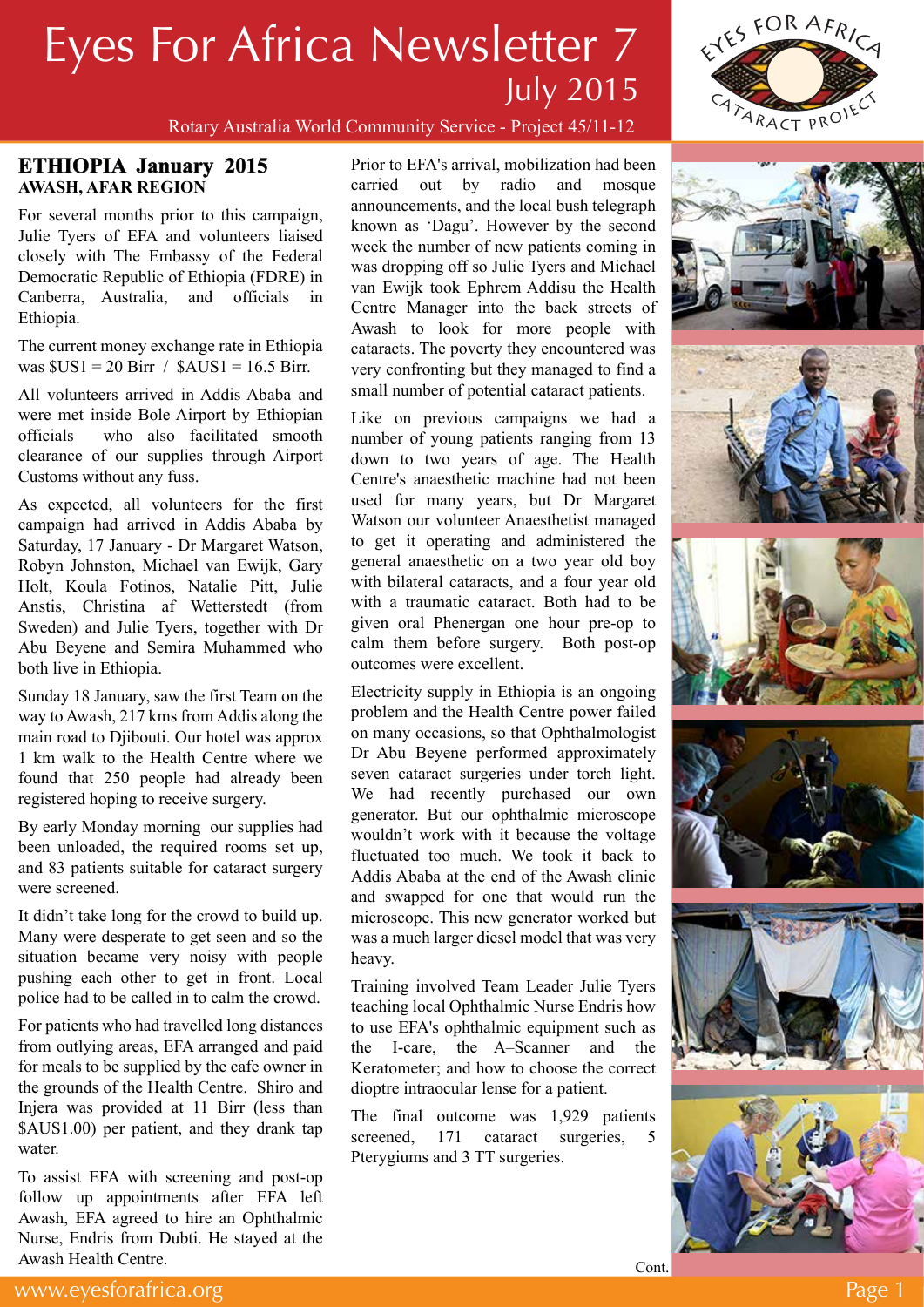

# Rotary Australia World Community Service - Project 45/11-12

# **KELWAN, AFAR REGION**

Where Awash was on the main highway from Addis Ababa to Djibouti, Kelwan was in a very remote area further north. We could not find it on any maps. So after a 9½ hour bus ride from Awash we arrived in Mille, a town on the highway, where we met a Government escort vehicle, previously organized by the Afar Regional Health Bureau, that lead us to Kelwan over 100 kms of rough dirt roads.

On arrival in the hospital grounds at Kelwan it was obvious from the reactions of the 200 plus people waiting to be screened that few westerners had been there before.

Despite Kelwan's location in the desert region of Afar there were lots of trees. Camels, dogs, monkeys and goats all roamed freely through the town and hospital.

There was no suitable accommodation in the town so the volunteers camped in the hospital grounds. Tourguide Adelalew (Adu) Nigussie and his team from Gondar were hired to supply and set up our tents and the large dining tent. We had used them on previous campaigns in Dib Bahir and Ambaras in the Simeon Mountains where we also had to camp. Adu had to bring in all our food and his two cooks provided all the meals.

The weather was very warm with temperatures reaching 30 degrees during the day. Sneaking off to your tent for a quick snooze wasn't an option unless you were into saunas.

Sanitation was an issue as none of the buildings we were allotted had running water. We managed to set up a small room which had a shower cubicle and a western toilet with a bucket for flushing and a barrel of water that had to be filled each day. Two portable solar shower bags provided something that vaguely resembled a hot shower.

A local lady agreed to charge 1000 Birr each (US\$6.00) to do the volunteers' laundry throughout the duration of the camp.

No WiFi, mobile phone or internet coverage was available, and electricity supply was at best spasmodic.

As in Awash, over a two week period, the surrounding population had been notified by mosque and radio announcements, and by

### Dagu, of EFA's planned arrival.

On the first day, Dr Abu and Julie Tyers screened 150 people, identifying 80 cataracts suitable for surgery.

As far as we could ascertain this was the first time anyone had come to Kelwan to do cataract surgery. So for most of the villagers who turned up this was the first time they has access to eye care and for free.

Over 100 people returned in the second week for their post-op check. There were no infections, with 70% having used the prescribed eye drops.

In the second week Dr Abu spent time with Ophthalmic nurse Yimam Fentaw training him to do TT surgeries.

Melbourne donor Denise Kerrigan had given \$AUS50.00 to one of our volunteers to spend privately in assisting locals. School books and pencils were purchased for the 97 pupils in Grades 7-8 at the local school. The school's teacher was very grateful.

Being so remote there was little to do for entertainment other than wandering along the main street of Kelwan surrounded by hoards of inquisitive children who all wanted their photos taken. Some of the volunteers regularly walked up the hill just outside the hospital at sunset for wonderful 360º views of surrounding country. One slightly 'unhinged' volunteer who will remain anonymous manage to borrow a rather clapped out bicycle in Addis Ababa and rode out into the desert each morning before breakfast. It was suggested he might wind up being breakfast for the hyenas that inhabited the surrounding region.

By the end of the clinic EFA had screened over 728 patients and performed 200 cataract operations.

To avoid the risky 12 hour drive on the truck congested highway back to Addis it was decided to fly from Semera, the nearest Government administration centre that had an airport. This still involved a three and a half drive in 4WDs over rough desert roads to get to Semera.

In appreciation of EFA, Regional Health Bureau Vice Head, Ato Mohammed Ahmed, and his support team provided a thank you dinner to the volunteers and presented Julie Tyers with two traditional Afar Swords in a large picture frame. Cont.





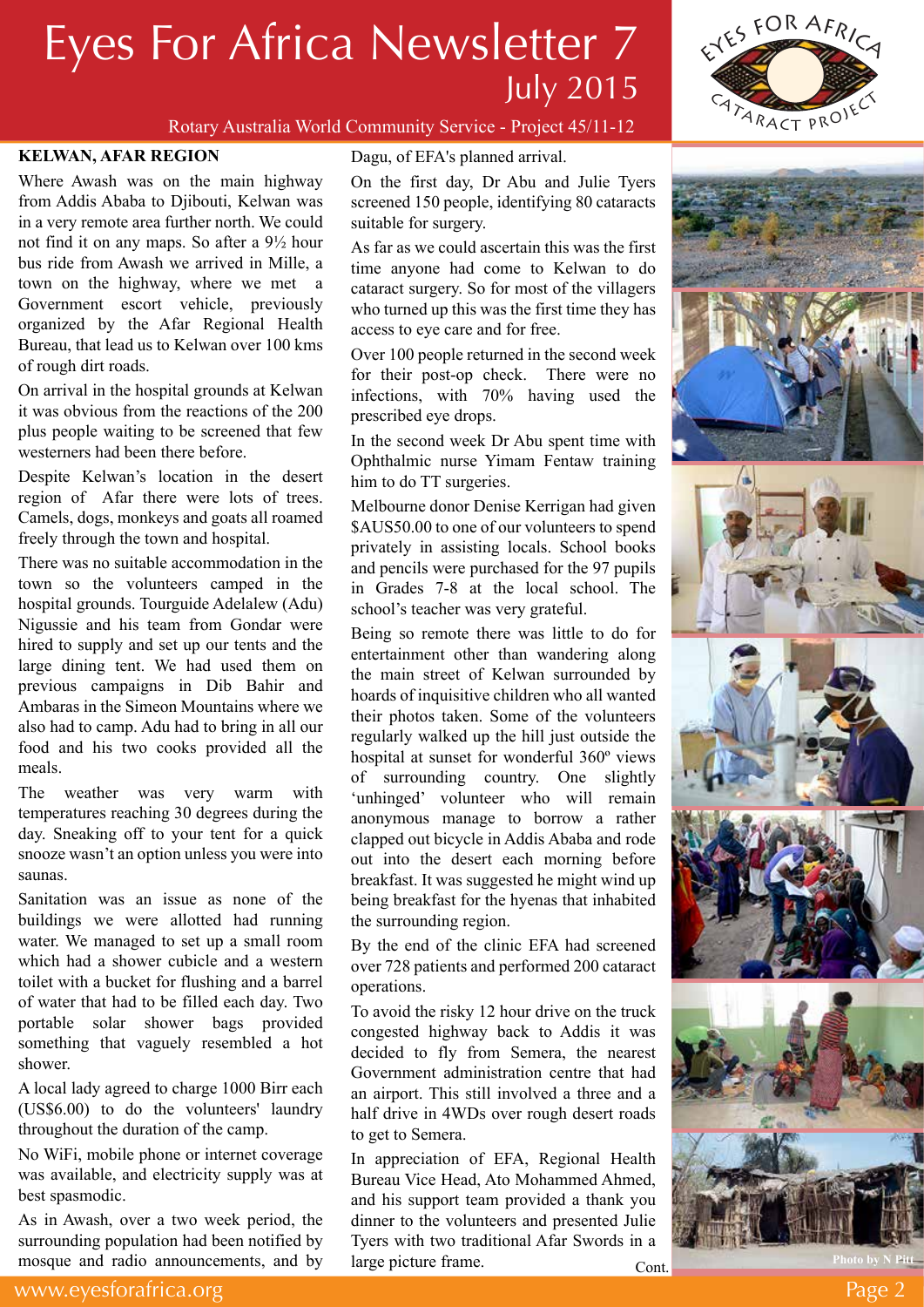# Rotary Australia World Community Service - Project 45/11-12

### **THE AWASH TEAM**

Dr Abu Beyene, Ophthalmologist Dr Margaret Watson, Anaesthetist Robyn Johnston , Ophthalmic Nurse Julie Anstis, Nurse Michael van Ewijk, Logistics Gary Holt, Field Maintenance Christina af Wetterstedt, General Support Semira Ahmed Muhammed,General Support Natalie Pitt, General Support Koula Fotinos, General Support Julie Tyers, Team Leader



**THE KELWAN TEAM**

Dr Abu Beyene, Ophthalmologist Dr Anthony White, Anaesthetist Anna Huigen, Ophthalmic Nurse Julie Anstis, Nurse Michael van Ewijk, Logistics Gary Holt, Field Maintenance Christina af Wetterstedt General Support Semira Ahmed Muhammed General Support Natalie Pitt, General Support Koula Fotinos, General Support Julie Tyers, Team Leader



#### **GLAUCOMA IN ETHIOPIA**

Each trip, EFA encounters patients, both children and adults, who suffer from glaucoma. Volunteer Anaesthetist, Dr Margaret Watson, and Dr Abu discussed whether EFA could do anything in the field for such patients.

On her return to Australia, Julie Tyers communicated with a Melbourne Ophthalmologist. Although this type of surgery needs follow up for a life time, and may not be practical for patients living in remote villages, EFA will continue to investigate it's practical viability in the field.

### **THE POWER PROBLEM**

As mentioned before a reliable electricity supply has been a constant bugbear for EFA. The diesel generator we purchased on the 2015 campaign to run the ophthalmic microscope during power outages has one major drawback. It weighs approximately 200 kg. Transporting it and moving it around is a real problem. In Ethiopia it is against the law to carry loads inside a bus. Everything has to go on the roof. Hence getting heavy objects up and down is a logistical nightmare.

When the generator arrived in Kelwan on top of the Toyota Coaster bus getting the generator down took seven strong men and had to be done in stages. Firstly down onto the roof of a Toyota Landcruiser. Then down into the back of a utility and then onto the ground. It turned into a tricky and potentially risky exercise. Michael van Ewijk is looking into an alternative generator that will work with our microscope that is lighter and easier to move.

Many patients come in with a relative as support. However this woman had no children or relatives that could help. She was led into the Health Centre by a young man who lived nearby. She left by herself with a spring in her step.









|            | AFAR                      | LINGUAGE                            |
|------------|---------------------------|-------------------------------------|
| OPEN EVES  | Œ                         | INTI FAK                            |
| CLOSE EYES | $\overline{a}$            | INTI ALEAF                          |
|            | $L \circ k$ up $\uparrow$ | ERO WAGITE                          |
| LOOK DOWN  | $\mathbf{L}$              | ADAM WAGIT                          |
| LOOK RIGHT | →                         | MIDEGA PAN                          |
| LOCK LEFT  |                           | GURA FAN<br>$W \sim G + T \epsilon$ |
|            |                           |                                     |





Cont.